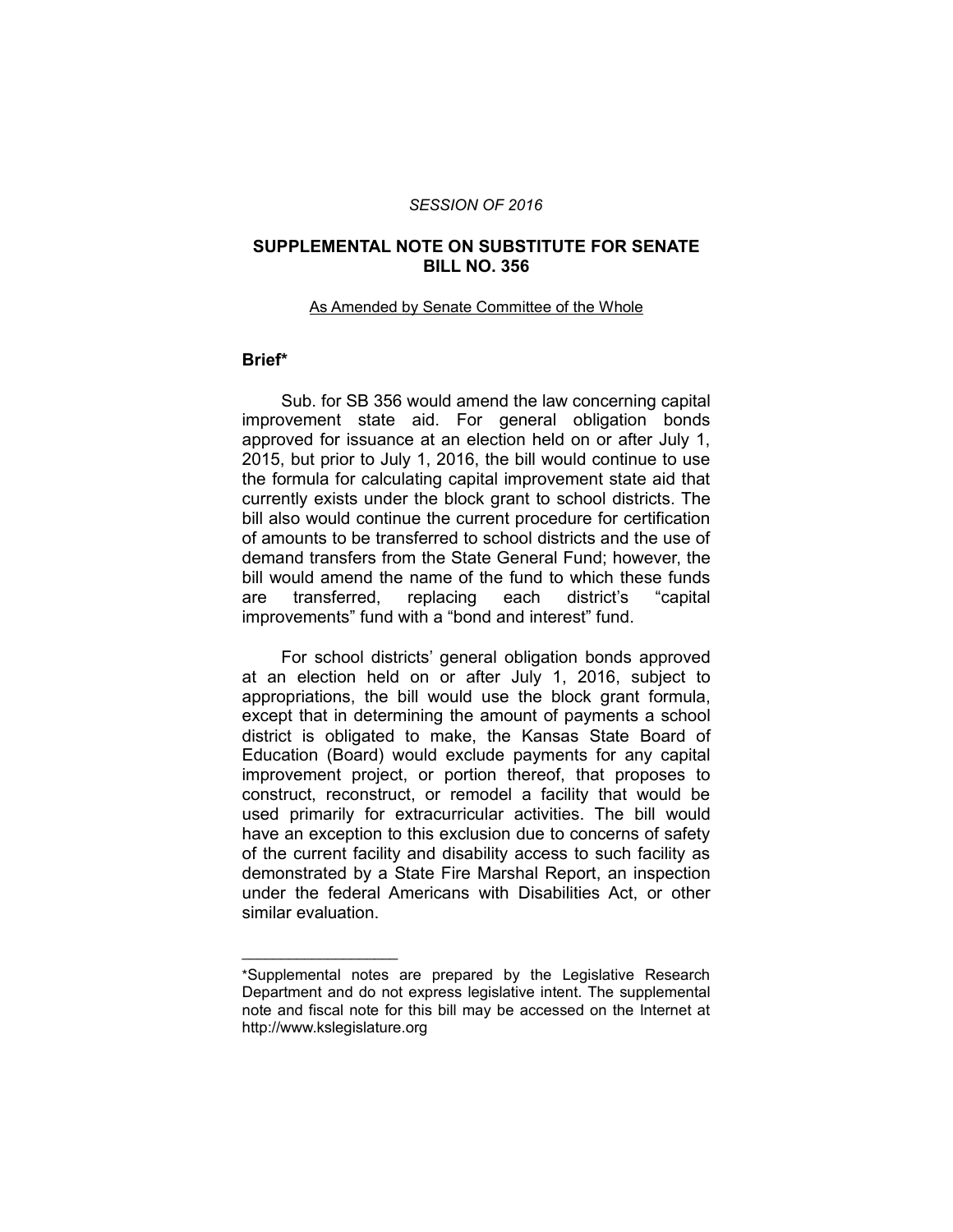If the amount of appropriations for capital improvement state aid is less than the aggregate amount school districts are to receive for the school year, the bill would instruct the Board to allocate the amount appropriated among the school districts in accordance with the following priorities (from highest to lowest priority):

- Safety of the current facility and disability access to such facility as demonstrated by a State Fire Marshal Report, an inspection under the federal Americans with Disabilities Act, or other similar evaluation;
- Enrollment growth and imminent overcrowding as demonstrated by successive increases in enrollment of the school district in the immediately preceding three school years;
- Impact on the delivery of educational services as demonstrated by restrictive inflexible design or limitations on installation of technology; and
- Energy usage and other operational inefficiencies as demonstrated by a district-wide energy usage analysis, district-wide architectural analysis, or other similar evaluation.

The bill would further instruct when allocating capital improvement state aid, the Board is to prioritize school districts with a lower assessed valuation per pupil (AVPP) compared to other districts who are to receive capital improvement state aid.

Payments of capital improvement state aid would be distributed to school districts at times determined by the Board to be necessary to assist school districts in making scheduled payments pursuant to contractual bond obligations. The Board would certify to the Director of Accounts and Reports the amount due each school district as capital improvement state aid, and the Director of Accounts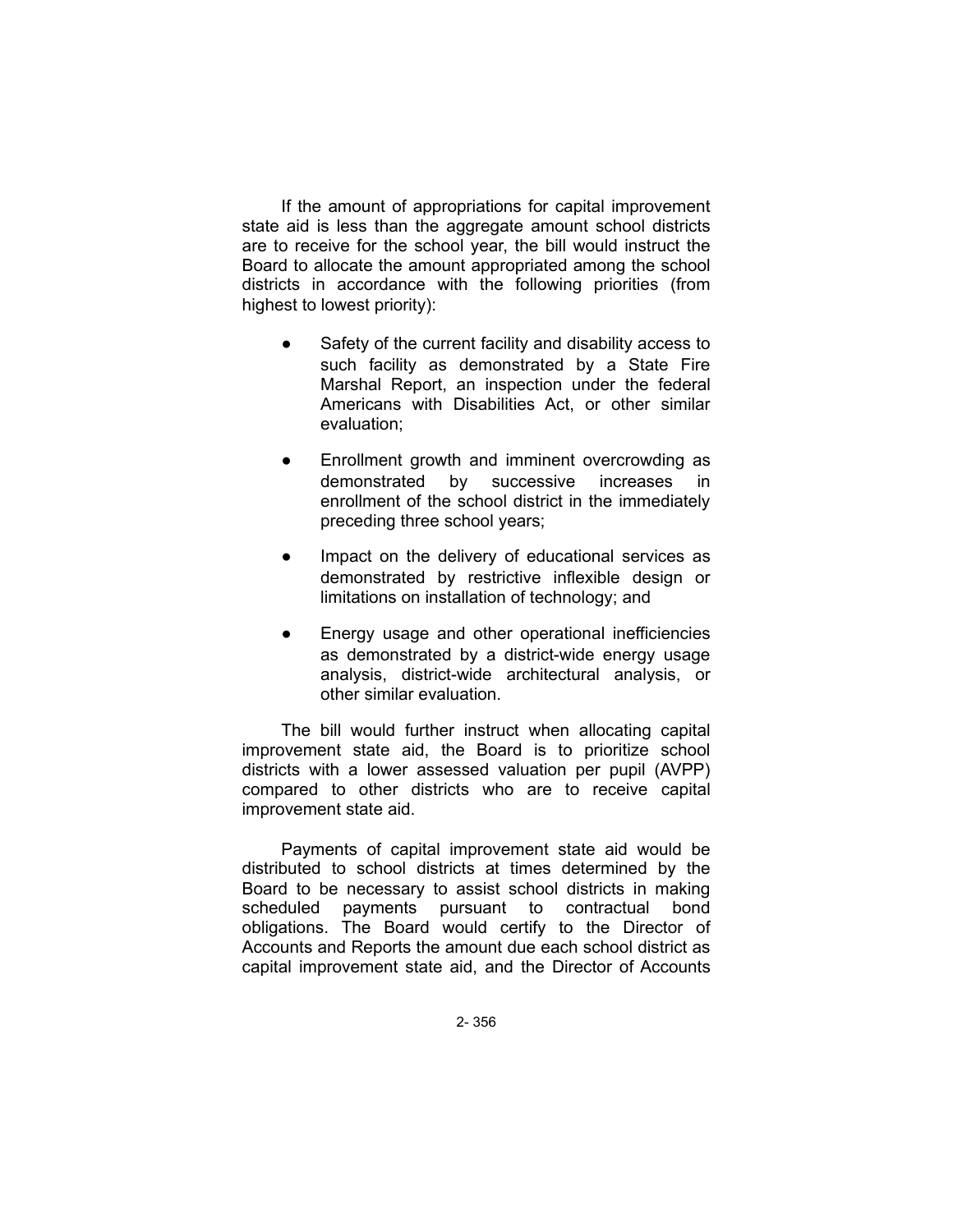and Reports would draw a warrant on the State Treasurer payable to the treasurer of the school district. Upon receipt of the warrant, the treasurer of the school district would credit the amount thereof to the bond and interest fund of the school district to be used for the purposes of such fund.

The bill would specify this method would be used only for contractual obligations incurred by school districts pursuant to general obligation bonds issued upon approval of a majority of the qualified electors of the school district voting at an election upon the question of the issuance of such bonds.

## **Background**

SB 356, as introduced, would have established the School District Bond Project Review Board. The bill was introduced at the request of Senator Abrams. At the Senate Committee on Education hearing on the bill, a representative of Educational Management Consultants, the Kansas Chamber, and Kansas Policy Institute offered testimony in support of the bill. Representatives of the Kansas National Education Association and the Meade School District were opponents of the bill. A representative of the Kansas Association of School Boards offered neutral testimony.

The Senate Committee adopted a substitute bill.

The Senate Committee of the Whole added language to provide that in allocating capital improvement state aid, the Board is to prioritize school districts with a lower AVPP compared to other districts who are to receive capital improvement state aid.

According to the fiscal note prepared by the Division of the Budget, enactment of the bill, as introduced, would likely have the effect of reducing capital improvement state aid for bond issues after January 1, 2016. The bill would not change state aid entitlements that districts currently receive for bond